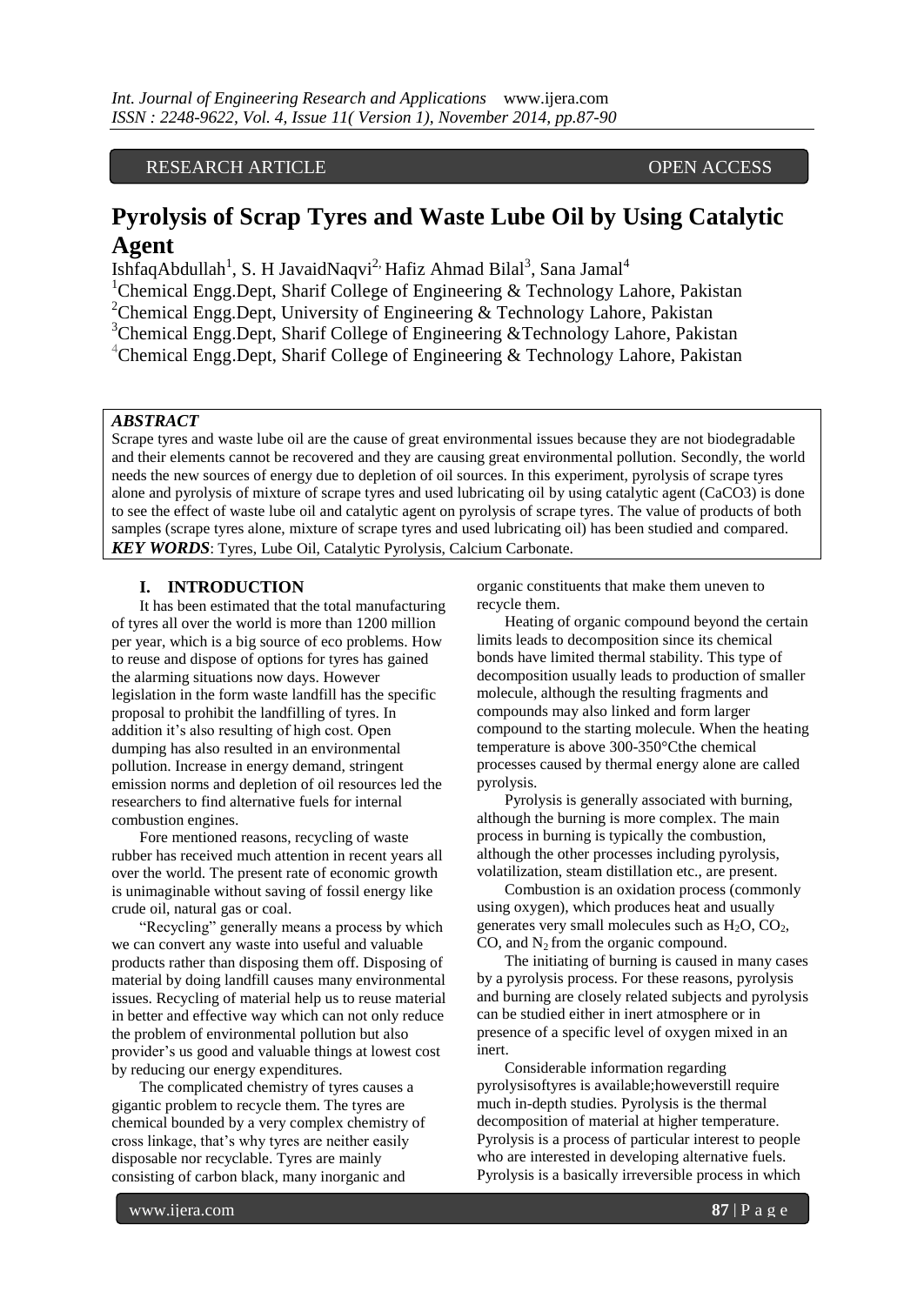both chemical and physical changes occurred. In a great number of industries it is carried out under pressure at high temperature.

Pyrolysis has become the most ecofriendly method to caste away the problem of waste handling. The process is carried out under vacuum system. There are many parameters which have directly influence on the pyrolysis are temperature, pressure, type of apparatus and material used. This results differently. Advantage of Pyrolysis technique is gaining 40-60% oil, 10-30% gas, rests is char.

Pyrolysis is the degradation of rubber of the tyres by using heat in the absence of oxygen. The tyres rather than burn, breakdown and result into oil and gas leaving a residue solid. The yield of oil from the process can be high of the order of 60% and the oil is the liquid it has advantages the ease of handling, storage and transport facility.

Recycling of tyres by the pyrolysis has resulted in ecofriendly process technique. Solid, liquid and gases are products of tyres pyrolysis. Solid product of pyrolysis is 35 to 45%. Pyrolysis solid waste composed of black carbon and different minerals constituents. These solid waste materials can be used again in different industries specially rubber industries as activated carbon. The liquid product is 45 to 65%. Liquid products are organic compounds. This pyrolysis liquid can be used as a fuel. Its gaseous products are 10 to 25%. Pyrolytic gases are mainly the mixture of CO,  $CO_2$ ,  $H_2$ ,  $H_2S$ , and  $CH_4$ etc. Pyrolytic gaseous mixture is also a source of fuel.

Objective of this thesis is to see impact of waste lube oil on the extraction of pyrolytic oil from pyrolysis of scrap tyres.

# **II. Experimental**

# **Material and Methods**:

Following activities are done for making of feed, collection of scrape tyres and waste lube, cutting of tyres into the square pieces of approximately 1-2 inch size, removal of dust from pieces, splitting of steel wires from tyres, filtering of waste lube oil. Pyrolysis of waste tyres with catalytic agent is done in equipment. This equipment consisted of furnace chamber, condenser and heater.

\*In the 1st batch One kg pieces of tyres and 0.5 kg of catalytic agent  $CaCO<sub>3</sub>$  were weighed and put into the furnace chamber. Then set the equipment and start the procedure. After one hour vapors were absorbed and increased flow rate of water for condenser. Then after few minutes liquid oil was observed at temperature 310 °C. Approximately 6ooml of oil collected. The end product of pyrolysis process was dry carbon residue.

 \*\*In second batch repeated the procedure with same parameters, in which 1 liter of waste lube oil was addedwith the scrape tyres and catalytic agent  $CaCO<sub>3</sub>$  to see the impact of waste lube oil on

pyrolysis of scrape tyres. Pyrolysis of scrape tyres and waste lube gave approximately 800ml.

# **III. RESULTS AND DISCUSSION**

Effect of temperature and time was absorbed against the sample collected for both batches as shown in the tables. Amount of sample (oil) collected increases with the increase of temperature. For the batch 1\* between the range of 300 $\mathrm{^{0}C}$  amount of sample collected was just 50ml, but between the range was  $300-400^{\circ}$ C production of sample oil increases and it was maximum during this temperature range. After  $400^{\circ}$ C it was absorbed that the amount of sample oil gradually decreases as shown in table 1.

Table 1: Impact of temperature on product yield (Batch 1\*)

| Temp. $(^0C)$ | 300 | 400 |     |
|---------------|-----|-----|-----|
| Oil(ml)       | 50  | 480 | 600 |

Table 2: Sample Collected against different time intervals (Batch 1\*)

| Time (hrs.) | $Oil$ (ml) |
|-------------|------------|
| 0.5         | 20         |
|             | 180        |
| l.5         | 500        |
|             | 600        |

To see the impact of lube oil on pyrolysis of scrape tyres, pyrolysis of scrape tyres done with waste lube oil. As shown in the table 3 waste lube oil has great impact on pyrolysis product. With same temperature range's and time limits, quantity of pyrolysis product collectedmoreas compare to pyrolysis of scrape tyres alone as shown in table 3&4.

Table 3: Impact of temperature on product yield: (Batch 2\*\*)

| Temp. $(^0C)$ | 300 | 400 | 450 |
|---------------|-----|-----|-----|
| Oil           | 90  | 650 | 800 |

Table 4: Sample Collected against different time intervals (Batch 2\*\*)

| Time (hrs.) | $Oil$ (ml) |
|-------------|------------|
| 0.5         | 20         |
|             | 380        |
| 1.5         | 600        |
|             | 800        |

# **IV. Comparison of Both Samples**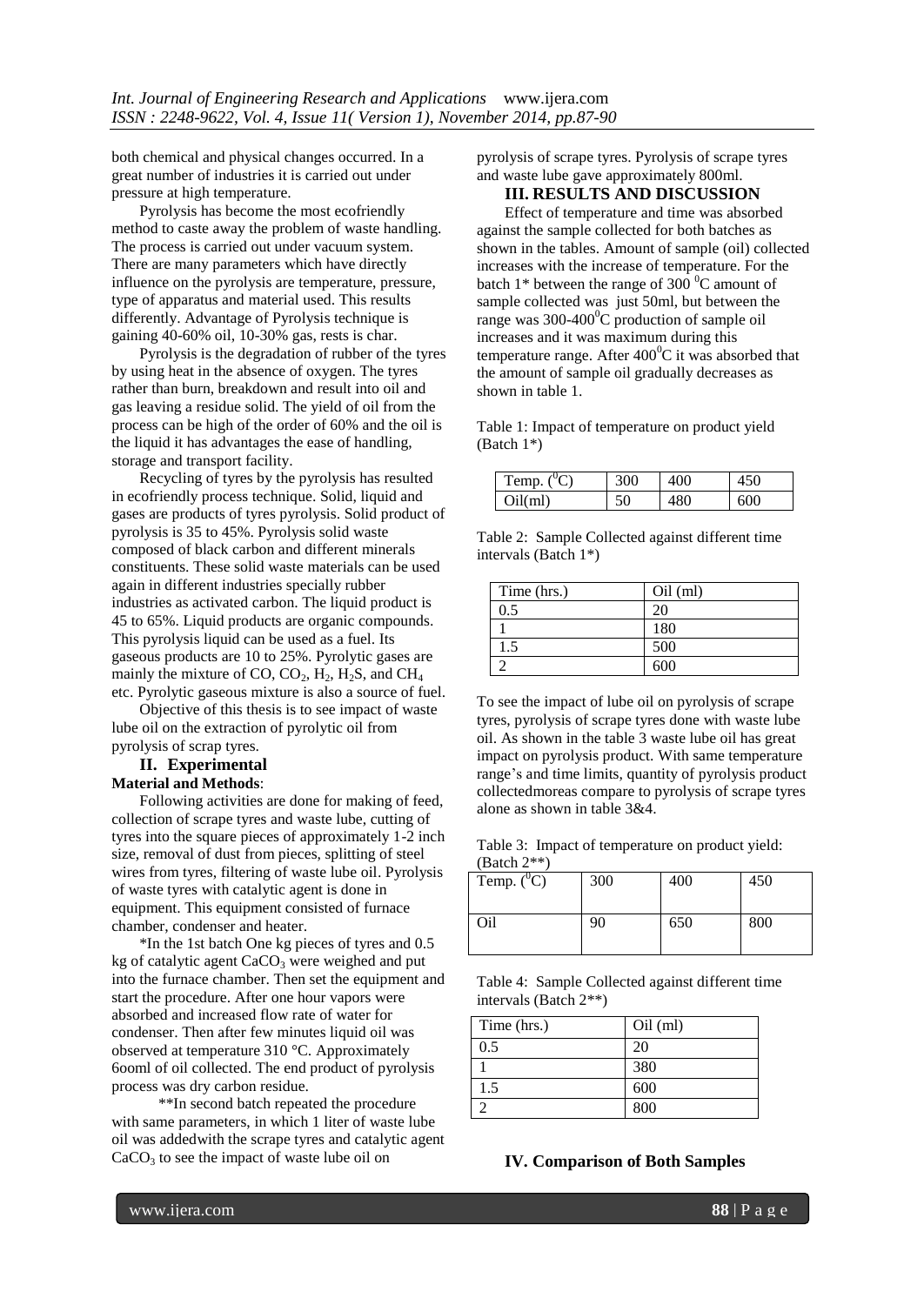#### Ist Batch

#### **Vapor Pressure against Temperature (Volatility):**

| Temp. $(^{0}C)$ | Pressure (Barr) |
|-----------------|-----------------|
| 40              | 0.12            |
| 50              | 0.13            |
| 60              | 0.16            |
| 70              | 0.20            |
| 80              | 0.24            |

#### **Rate of Flow against Different Temperature (Viscosity)**

| Temp. $(^{O}C)$ | Time (sec) |
|-----------------|------------|
| 40              | 18.25      |
| 50              | 16         |
| $\overline{55}$ | 15.04      |
| 60              | 14.09      |
| 70              | 12.01      |

**Flash point:**41<sup>o</sup>C **Fire point:46°C Smoke Point:**3 inch

## $2<sup>nd</sup>$  Batch

# **Vapor Pressure against Temperature (Volatility):**

| Temp. $(^{0}C)$ | Pressure (Barr) |
|-----------------|-----------------|
| 40              | 0.10            |
| 50              | 0.11            |
| 60              | 0.13            |
| 70              | 0.18            |
| 80              | 0.22            |

## **Rate of Flow against Different Temperature (Viscosity):**

| Temp. $(^{0}C)$ | Time (sec)        |
|-----------------|-------------------|
| 40              | 54                |
| 50              | 49                |
| 55              | 43                |
|                 | 33                |
| 70              | $\gamma_{\gamma}$ |

**Flash Point:**  $46^{\circ}$ C **Fire Point:** 54°C **Smoke Point:**3.6 inch

www.ijera.com **89** | P a g e

Oil samples obtained from both batches tested in the lab. Compared results obtained after sampling of both batches. Comparison of results clearly showing the effect of waste lubes oil on pyrolysis of scrape tyres. Product of pyrolysis of scrape tyres with waste lube oil has shown much better results than pyrolysis of scrape tyres alone.

## **V. Conclusion**

Pyrolysis of scrape tyres with waste lube oil by using catalyst agent had given much better and improved results as compared to pyrolysis of scrape tyres alone.

# **VI. Acknowledgements**

The financial support provided by Sharif College of Engineering& Technology, Lahore and Technical assistance of Universityof Engineering & Technology, Lahore is gratefully acknowledged.

#### **References**

- [1] O.Senneca, P.Salatino, R.Chirone.*A Fast heating rate thermogravimetric study of the pyrolysis of the scrap tyres*. May 1999.**.**
- [2] William PT, Brindle AJ.*Fluidised bed pyrolysis and catalytic pyrolysis of scrap tyres*. 2003.
- [3] Laresgoiti MF, Caballero BM, de Macro I, Torres A, Cabrero MA, Chomon MJ. *Characterization of the liquid products obtained in tyre pyrolysis*. 2004.
- [4] Uçar S, Karagöz S, Yanik J, Saglam M, Yuksel M. *Copyrolysis of scrap tires wit waste lubricant oil*. 2005.
- [5] Ucar S, Karagoz S, Ozkan AR, Yanik J. *Evaluation of two different scrap tyres as hydrocarbon source by pyrolysis*. 2005.
- [6] Lam SS, Russell AD, Chase HA. *Pyrolysis using microwave heating: asustainable process for recycling used car engine oil*. 2010.
- [7] Manar E. Abdul-Rauf, NermineE.Maysour, Abdul-Azim, A. Abdul-Azim, MahasenS.Amin. *Thermochemical recycling of mixture of scrap tyres and waste lubricating oil into high caloric value products*. 2010.
- [8] M.Rofiqul Islam, M.Parveen, H.Haniu and M.R.IslamSarkar.*Innovation in pyrolysis Technology For Management of scrap tyre: a Solution of Energy and Enviornment*. 2010.
- [9] Su.ShiungLum, Alan.D.Russel, ChernLeing Lee, Howard.*Microwave pyrolysis, a novel process for recycling waste automotive engine oil.* April 2010.